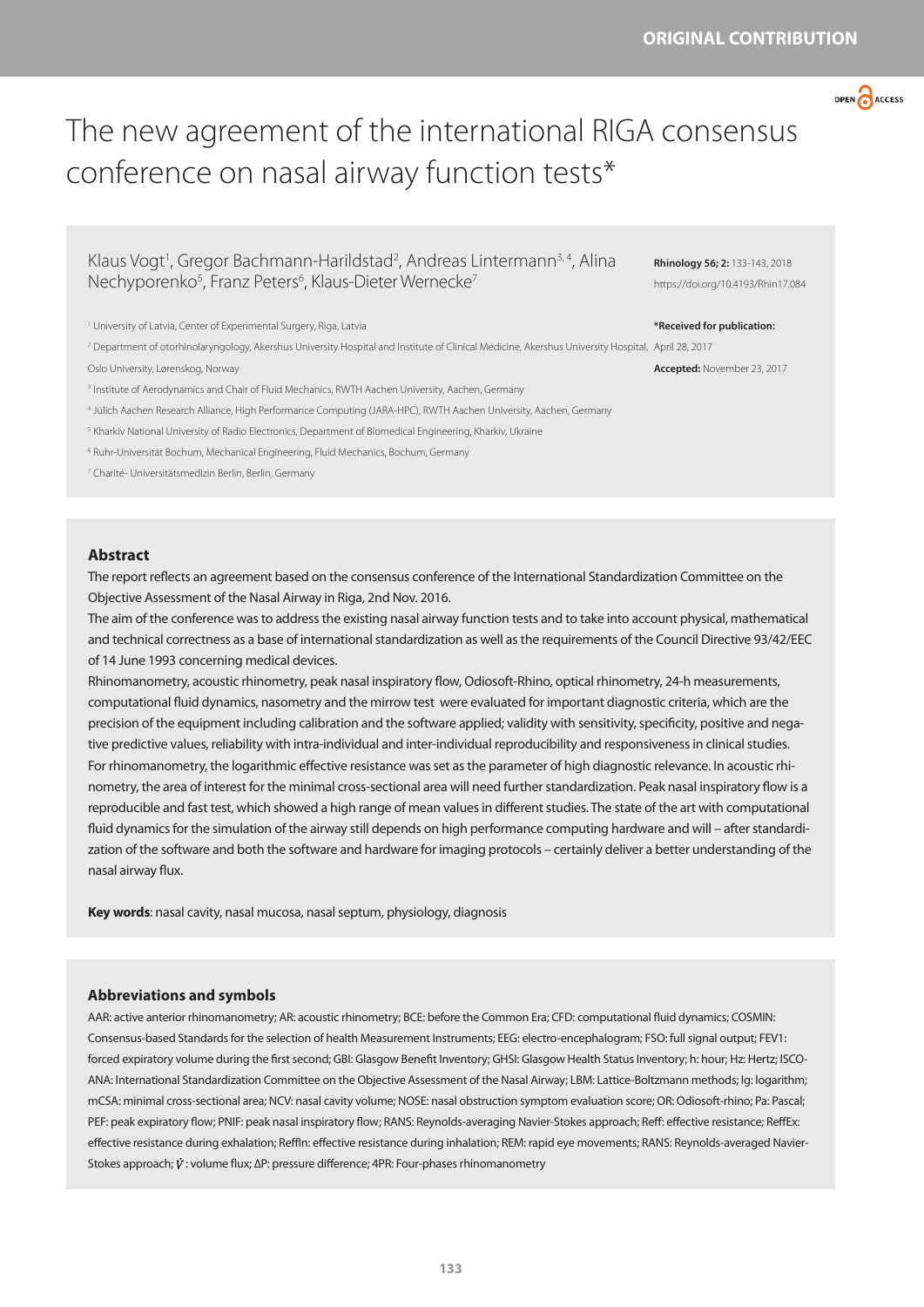## **Introduction**

The consensus conference dealt with the validity of objective measurements of the nasal airway. Participants included members of the International Standardization Committee on the Objective Assessment of the Nasal Airway (ISCOANA) and experts from Austria, Germany, Greece, Italy, Norway, Latvia and Ukraine, representing physics, mathematics, statistics, fluid dynamics, biotechnology and clinical rhinology. The consensus conference to update nasal function tests was necessary because some of the diagnostic procedures currently in use in rhinology no longer fulfil the requirements of quality management for medical devices. In addition, recent studies critically evaluating techniques for nasal airway assessment have not addressed technical progress in this field in recent years and the resulting experimental work, which has a great impact on daily practice <sup>(1)</sup>. The experiments of Wong and Eccles are not fully representative, because the artificial resistance units did not resemble the elasticity of the human nose, which includes skin, cartilage, connective tissue, mucosa and mucociliary epithelia. The elasticity of the nasal vestibule and the nasal cavity has an impact on nasal obstruction in all four different breathing phases (2). All medical devices must comply with regulations concerning general stateof-the-art techniques and information technology. Furthermore, nasal airway function tests should be used with consideration of the extensive information obtained by means of computational fluid dynamics (CFD) methods, which is the most important upcoming method for the detailed topical analysis of the airflow in selected regions of interest in the upper airway. However, the basis of every nasal airway assessment is the synthesis of anamnesis, anterior rhinoscopy, endoscopic anterior rhinoscopy, endoscopy and posterior rhinoscopy or transnasal flexible endoscopy of the epipharynx.

It was necessary to achieve an agreement on the accuracy of rhinomanometric measurements in the first part of the conference and, in the second part, to consider the strength of evidence and measuring conditions of other methods such as acoustic rhinometry (AR), peak nasal inspiratory flow (PNIF), optical rhinometry, mirror test and 24h-measurements as tools in practice and research. The experience of nasal obstruction is one of the most common issues in rhinology as summarised recently in an editorial (3).

# **Part I: Update on standard recommendations for rhinomanometry**

## *Moderator*: Klaus Vogt

*Speakers*: Klaus Vogt/Germany and Latvia; Alina Nechyporenko/ Ukraine, Franz Peters/Germany; Andreas Lintermann/Germany

## **Updated Standard for Rhinomanometry 2016 (Riga Standard)**

In the systematic discussion of the previous standard for rhinomanometry, three issues were presented in detail because of their relationship to accurate measurements or evaluation with rhinomanometry: first, information on loops in the pressure-volume flow diagram of rhinomanometry obtained with extended model experiments (4); secondly, the relationship between CFD and rhinomanometry <sup>(5)</sup>; and thirdly, the derivation of the hydrodynamic resistance coefficient (6, 7).

The standard recommendations determined during this meeting are an update to the 1984 recommendations of the ISCOANA (8) and the 2005 "Consensus report on acoustic rhinometry and rhinomanometry", including the addendum to that report <sup>(9)</sup>. The recommendations concern active anterior rhinomanometry (AAR) and active posterior rhinomanometry (APR) with the restrictions for APR outlined below.

# **A. Specifications for flow and pressure measurement channels.**

The flow and pressure measurement channels should provide linearity within a range of +/-1200 cm<sup>3</sup>/s for flow and 1200 Pa for differential pressure. The response time for both channels shall provide a reliable measurement up to 80 Hz with a maximal error of 2% of the FSO. The temperature and humidity ranges that allow accurate measurement should be specified. If mass flow meters are used for flow measurements, the software must allow for adjustment of the flow channel according to the altitude above sea level.

*Comment: Mass flow meters, used in anaesthesiology and intensive care, are highly accurate and sensitive sensors designed to measure breathing. They do not require the tubal connections necessary in pneumotachography. Because the density of air depends on the environmental pressure, mass flow meters must be adjusted according to altitude above sea level.*

## **B. Calibration intervals.**

The first calibration of the rhinomanometer must be carried out by the producer. Recalibration intervals must be specified in the user's manual.

*Comment: The recalibration interval depends primarily on the type of sensor. While modern solid-state sensors do not need recalibration except after unexpected events, repair or changes in location (altitude above level sea), older devices do need calibration control at fixed intervals. Rhinomanometer calibration must be documented before and after studies as well as when rhinomanometer use has a medico-legal impact. Therefore, a simple calibration control device should be included with the necessary accessories.*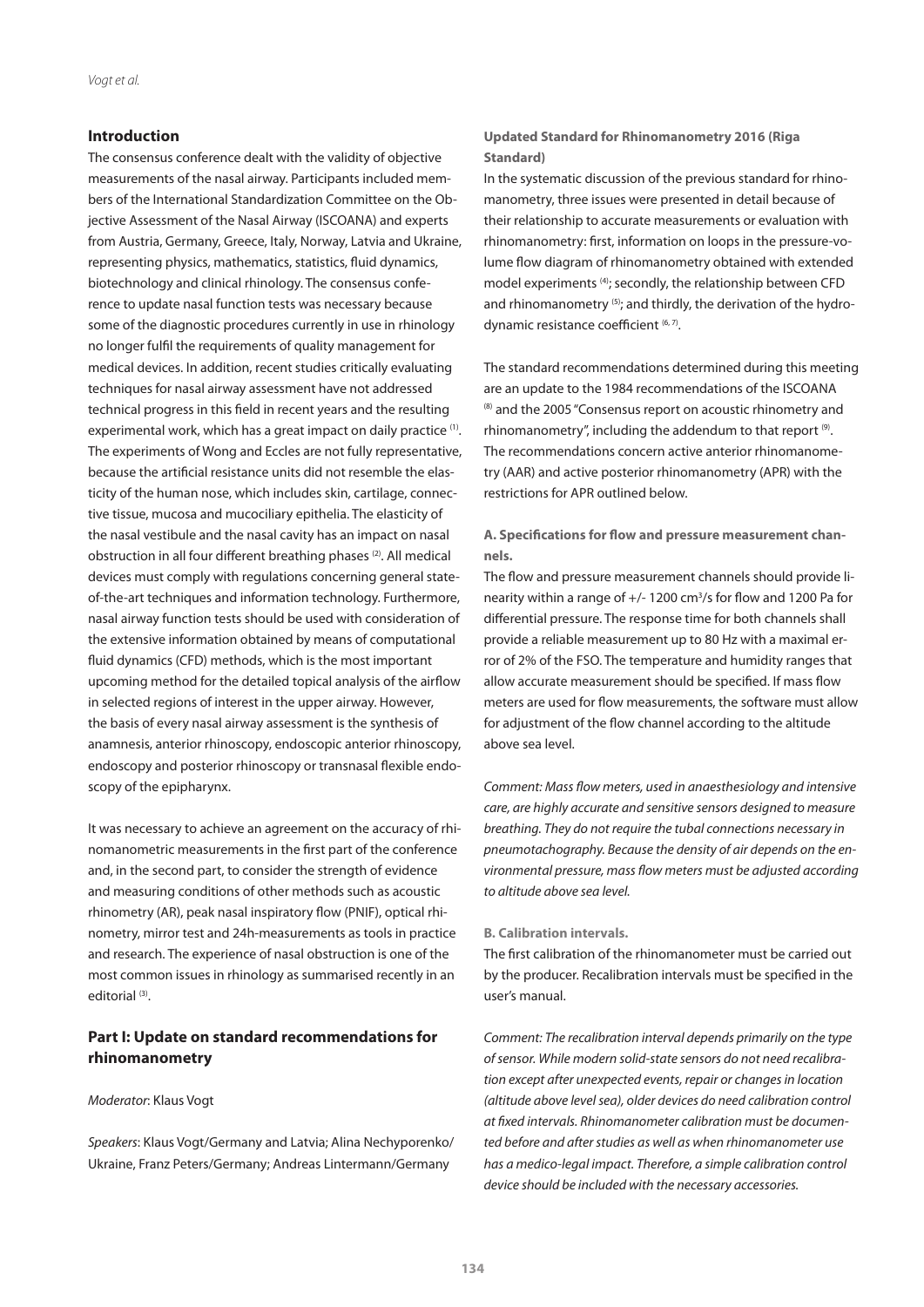## **C. Fixation of the pressure tube.**

Fixation of the pressure tube should not affect the shape of the nasal entrance and should not restrict its motility during measurement. Therefore, adhesive tape remains the standard for fixation. Other types of connection should be checked against tape fixation (8, 9). The tightness of the tape must be checked prior to measurement by closing the contralateral nostril with a lateral finger press, by blocking the silicone pressure tube, and by asking the patient to close the lips and to both inhale and exhale. Rarely, it is impossible to fix the pressure tube in an air-tight manner. In this case, fatty skin or make-up has to be cleaned and/or a few millimetre of the moustache or beard has to be shaved next to the nostrils.

*Comment: This recommendation from 1984 remains very important and determines the initial accuracy of rhinomanometric measurements. However, producers of rhinomanometers and accessories sell nasal olives or sponge devices, which are popular among medical assistants because of their ease of use. Nasal olives and other sealing devices not only distort the closed nostril but also alter the contralateral airflow. This distortion exceeds by far the effects of decongestants or allergens. Thus, the results obtained are inaccurate and useless for functional diagnostics.*

#### **D. Mask.**

The mask must be transparent, to allow visualization of oral tightness, must be clean according to hygienic standards, and must be adaptable to a bacterial filter to minimize the risk of contamination. The mask must fit the patient's face without disturbing the functional anatomy of the anterior nose.

*Comment: Generally, full-face masks (respiratory protective masks) or anaesthesiology masks can be used. The investigator must evaluate possible distortion of the midface, especially in the case of children. Racial differences must be considered. When using full-face masks, the dead-space or mask volume is higher. This extra volume may influence measurements if the resistance of the device including the bacterial filter is high.*

#### **E. Measurement conditions.**

Ingestion of alcoholic beverages is not allowed 16 h prior to measurement. This applies to all objective measurements. When in doubt, a blood sample must be taken to verify that the alcohol level is below 0.1 mg/g (alternative 0.1 ‰)<sup>(10)</sup>. All objective measurements must be made under standardized indoor measurement conditions. The indoor temperature must be between 18 and 35 degrees Celsius and the humidity must be at least 30%. The period of adaptation depends on the ratio between outdoor and indoor temperature. A minimum time period of 10 min is recommended for acclimatization to indoor room temperature and humidity in the waiting room. The patient should be



Figure 1. Graph of rhinomanometric measurements. Pressure difference of 150 Pa indicated by light gray line. (Figure from Rhinology Supplement 21).

## seated comfortably during recording.

*Comment: Reference data ("normal" values, classifications of obstruction) should be obtained under these conditions (11-13). Physical effort rapidly diminishes nasal resistance. Airway resistance is markedly elevated in the supine position. Nasal resistance is lower during growth; the influence of age between 6 and 15 years can be estimated by correlation with anthropometric data.*

#### **F. Graphical information.**

The relationship between pressure difference ∆P and volume flux  $\dot{V}$  is depicted in Figure 1 (Consensus report 2005, Figure 36). The lengths of the x-axis and y-axis must provide all information in the physiological range of 1000 cm<sup>3</sup>/s and 1000 Pa. "Radius 2" as part of the polar coordinate system of Broms can be depicted as additional information (14). The flow at 150 Pa can be indicated by a dashed line. A proportional dynamic extension of the range can be implemented, if the standard range does not depict the full range of the actual measurement.

To better understand time-dependent changes and to identify measurement errors separately for each measurement channel, it is useful to add an additional graph depicting the timeline of flux and pressure difference (Figure 2).

*Comment: Nearly all modern rhinomanometers depict more or less expressed loops instead of a simple bent line. Loops as technical errors are excluded in rhinomanometers with short response times as defined above. The physical background of loops has been extensively described in model experiments with numerical calculations (4). Asymmetric loops provide important additional visual information indicating the influence of elastic compartments such as the nasal valve and the soft palate (Starling resistor).*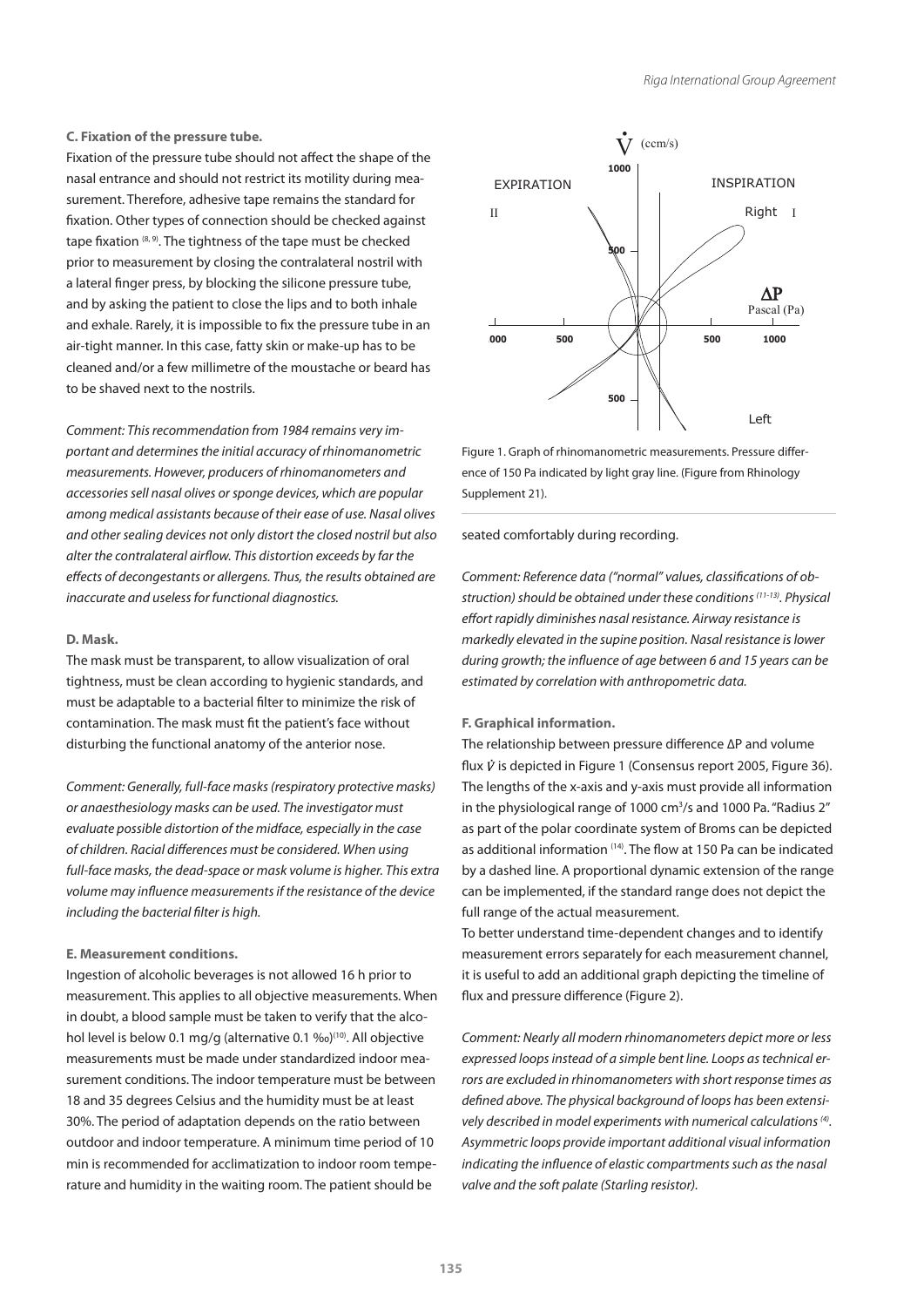

Figure 2. Timeline of pressure difference  $\Delta P$  and volume flux  $\dot{V}$ 

*If the rhinomanometric graph does not show loops at all, the software is not in agreement with the basic norm of software in medical products (ISO 14971, IEC 62304) because the averaging procedure is erroneous.*

*The physical units agree with the SI system and the Council Directive 89/617 of the European Union.*

*The additional graphs of the timelines of volume flux and pressure difference provide information about correct measurements of both channels or errors resulting from these measurements and contribute to a better understanding of loops caused by elastic compartments of the nasal channel. "Flow limitations", as described in sleep medicine, are better visualized in the two-channel timeline.*

## **G. Numerical information.**

The basic numerical information shall be the effective resistance of the entire breath (Reff) and the effective resistance during inspiration (ReffIn) and expiration (ReffEx). For clinical purposes the values shall be expressed as common logarithmic values LReff, LReffIn and LReffEx, where LReff =  $Iq$  (Reff), LReffIn =  $Iq$ (ReffIn) and LReffEx = lg (ReffEx). For easier practical use, clinical data should be given as  $LReff = lg(10Reff)$ ,  $LReffin = lg(10Reffin)$ etc.

## Derivation of effective resistance:

Effective resistance is an important term in electricity, where voltage is generally measured as "effective voltage", which is the root mean square (RMS) of voltage. In rhinomanometry effective resistance is calculated as

$$
W_{\text{eff}} = \sqrt{\frac{1}{T}} \int_{0}^{T} w^2 dt
$$

where w is the value  $\Delta P$  or  $\dot{V}$ 

 $R_{\text{eff}} = \frac{\Delta P_{\text{eff}}}{V_{\text{eff}}} [Pas / ccm]$ 

where  $\Delta P_{\text{eff}}$  and  $\dot{V}_{\text{eff}}$  are the effective pressure loss and volume flux over the complete respiratory cycle.

*Comments: As described in the standard recommendation of 1984, the calculation of resistance at 150 Pa is not correct, because this point of a breathing curve is in the accelerating or decelerating region of the curve, where the pressure/volume flux relationship is nonlinear. The resistance differs and depends on the pressure at any point of the breathing wave. Furthermore, a pressure of 150 Pa is frequently not reached in normal unstrained breathing cycles. With state-of-the-art sensor techniques and information technology it is not necessary to use estimations, because exact measurement results can be used as the basis for diagnostic parameters. Applying resistance at 150 Pa or replacing this value with resistance at another point (75 Pa for example) leads to erroneous results and is not in agreement with the normative conditions mentioned above. In summary, the nasal resistance in classical AAR is calculated on one single volume value at one fixed pressure at 150 Pa (alternative 75 Pa) whereas the nasal resistance in 4PR is calculated on the area under the curve of hundreds of resistances continuously recorded during inspiration and expiration along the entire breathing cycle. Effective resistance is closely related to "surface under tracing" as described by Naito et al. (15).*

*Many studies have shown that rhinomanometric one-point measurements and linear effective resistance are only weakly or not at all correlated with the feeling of nasal obstruction(16). Extended contradictory clinical studies have shown that according to the Weber–Fechner law the logarithmic effective resistance and logarithmic vertex resistance correlate significantly with subjective scores as measured on a visual analogue scale (11, 16).*

*Based on 36,500 active anterior rhinomanometry measurements and 10,030 measurements of calculated total resistance, a clinical classification for nasal obstruction in increments of 20% is now available for Caucasian noses (Table 1).*

## **Additional numerical parameters:**

Additional parameters can be included in the rhinomanometer software, if the derivation or algorithms of the parameters are published and reproducible by anyone on demand. The clinical meaning and relevance of new parameters must be validated in clinical studies. The parameters listed in Table 2 are presently in use.

## *Comments:*

- *1. The flow at 150 Pa should remain available to allow comparison of new measurement results with the results of older rhinomanometers. The flow sum of both sides at 150 Pa and the side quotient (lateralization percentage) are correct parameters for the evaluation of total nasal airflow (17).*
- *2. The calculation of total nasal resistance with the equation for parallel electric resistors is estimated, because of the unknown role of the nasopharynx. However, this calculation is more reliable than the measurements of posterior rhinomanometry because that method is limited by the cooperation of the*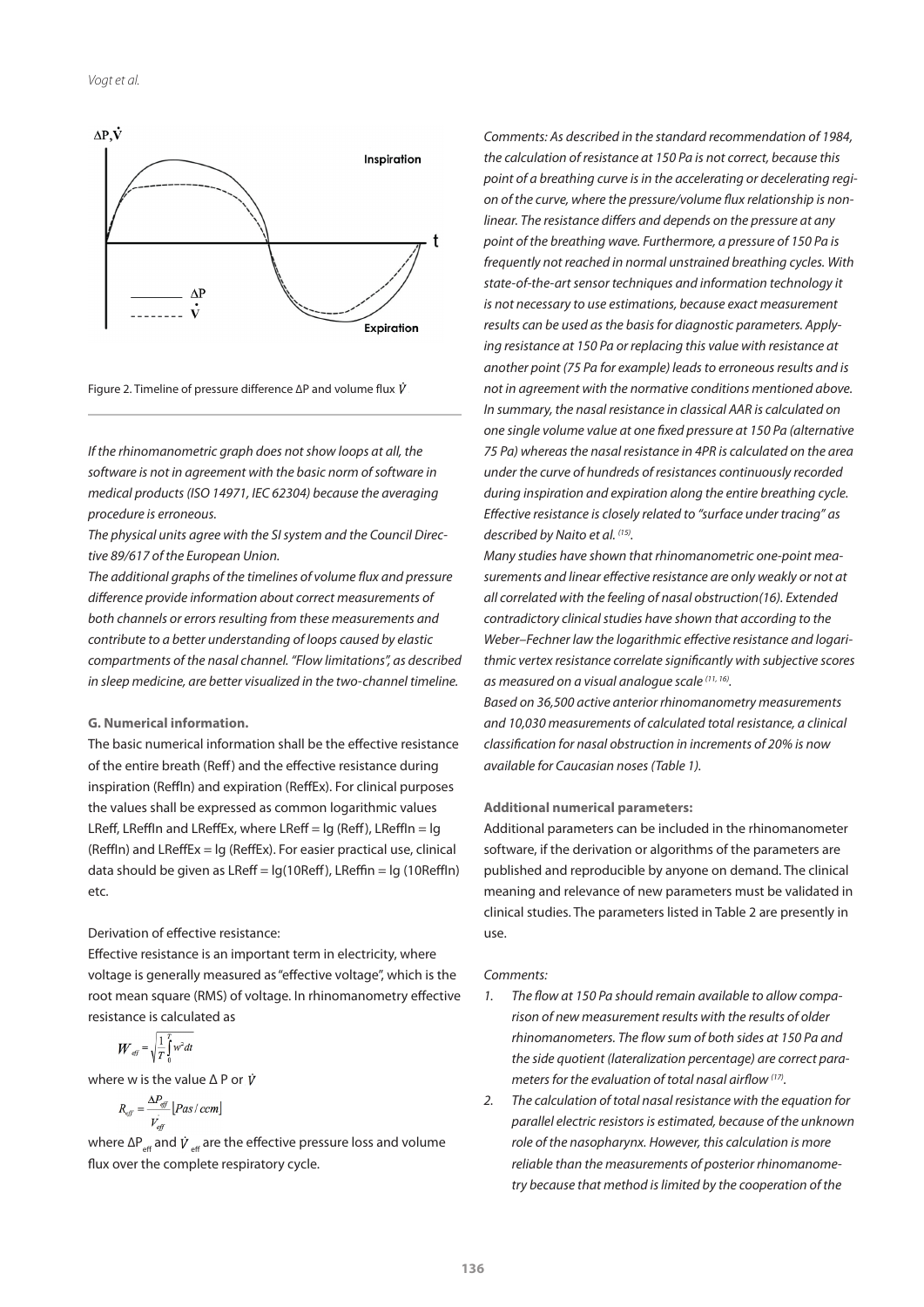Table 1. Classification of nasal obstruction according to active anterior rhinomanometry in 36,500 measurements.

|                          |            | <b>Unilateral Resistance</b> |                         | <b>Total Resistance</b> |                         |
|--------------------------|------------|------------------------------|-------------------------|-------------------------|-------------------------|
| Class                    |            | Untreated                    | after de-<br>congestion | Untreated               | after de-<br>congestion |
| 1                        | $0 - 19%$  | < 0.71                       | < 0.63                  | $\leq 0.42$             | $\leq$ =0.36            |
| $\overline{\phantom{a}}$ | $20 - 39%$ | $0.71 - 0.89$                | $0.63 - 0.78$           | $0.42 - 0.57$           | $0.36 - 0.47$           |
| 3                        | 40-59%     | $0.89 - 1.08$                | $0.78 - 0.94$           | $0.57 - 0.70$           | $0.48 - 0.59$           |
| 4                        | 60-79%     | $1.09 - 1.35$                | $0.94 - 1.18$           | $0.70 - 0.90$           | $0.59 - 0.76$           |
|                          | 80-100%    | >1.35                        | >1.18                   | > 0.90                  | > 0.76                  |

The classification is valid for LReff, LReffin, LReffex, LVRin, LVRex, where LReff = lg10Reff etc. Class 1 represents noses without any obstruction while class 5 corresponds to total functional blockage (12).

#### *patient.*

- *3. Vertex resistance and logarithmic vertex resistance. The vertex resistance is defined as the resistance measured at the highest point of the flow curve during quiet breathing. This part of the curve is characterized by a steady airflow and is important for further correlations with CFD. Vertex resistance and effective resistance in normal breathing are statistically strongly correlated. They differ in inspiration in case of the onset of nasal valve activity. Vertex resistance and peak flow resistance have been confirmed as reliable parameters in early studies of rhinomanometry (14). Neither vertex resistance nor peak flow resistance in rhinomanometry is related to or comparable with PNIF.*
- *4. The hydrodynamic resistance coefficient may be considered as a new classification of nasal obstruction, independent of racial differences in nasal shape, for the investigation of different nasal activities (calm breathing, breathing during physical exertion, influence of nasal cycle)(6, 18). The hydrodynamic resistance coefficient is a dimensionless coefficient, which takes into account laminar and turbulent regimes of flow. Hydrodynamic resistance coefficient and vertex resistance are highly correlated.*
- *5. With resistometry both resistance and hydraulic diameter were shown to distinguish healthy from rhinologic patients in a prospective cohort study. Reference values were determined and published (19). The clinical value of this information has been demonstrated in a prospective case series with a 1-year follow-up (20, 21). The calculation of linear resistance at 250 cm3 /s is physically incorrect because there is no linear relationship between pressure and volume flux at this point.*
- 6. Calculation of breathing performance as  $\Delta P\dot{V}$  and the calcu*lation of breathing work may provide additional physiological information (22). The clinical impact of this information is*

*limited because performance and work depend on the depth of a breath (57).*

# **Part II: Diagnostic strength of nasal airway function tests**

*Moderator*: Gregor Bachmann-Harildstad/Norway

*Speakers*: Klaus-Dieter Wernecke/Germany; Mara Argale, Krista Kaulina, Rudolf Viksne/Latvia; E.G. Wuestenberg/Germany; Gregor Bachmann-Harildstad/Norway; Klaus Vogt/Latvia and Germany

In an introductory lecture Klaus-Dieter Wernecke summarised the importance of applying the criteria for evidence-based medicine to critically evaluate the diagnostic power of current diagnostic methods. Within this context it is necessary to determine the validity of information obtained with each method and the application of this information to clinical problems and decisionmaking related to the care of individual patients.

The criteria for diagnostic power are:

- Reproducibility (reliability) and responsiveness under physiological and pathophysiolgical conditions (reliability refers to both interrater agreement as to whether the criteria that define a disorder occur in a patient population, and to the consistency with which any particular diagnosis is made over time)
- Diagnostic validity as measured by sensitivity, specificity, positive and negative predictive values as well as overall accuracy (validity refers to the accuracy with which the mentioned criteria define and differentiate a disease from other diseases)
- These definitions include in particular:
- Precision and accuracy of measurements as given by technical equipment and/or software details (evaluating gauge repeatability and reproducibility)
- Intra-individual variability
- Inter-individual variability
- Arguable agreement with other methods of measuring • Comparability under different clinical conditions

Appropriate statistical procedures for evaluation with these criteria have been shown in the examples.

**1) Active anterior rhinomanometry (AAR).** 

The topic was extensively discussed in the first session. Increased diagnostic power has been achieved in recent years with the analysis of comprehensive clinical data after correction of obsolete calculations and the introduction of new parameters (4PR). A classification of obstruction in Caucasian noses is available; corrections for noses during growth will be published soon. By choosing correct parameters, a direct relation to CFD measu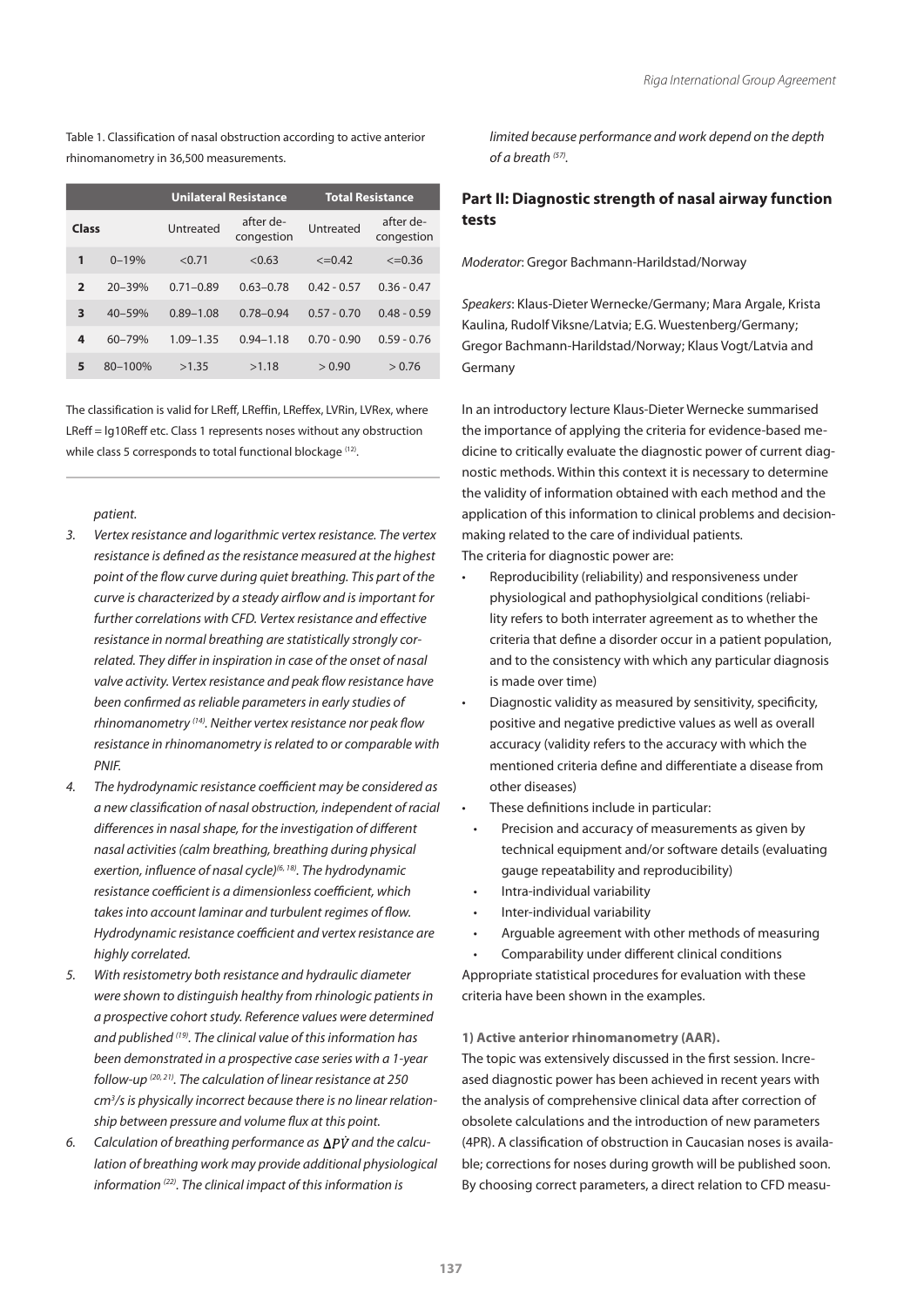Table 2. Additional parameters in rhinomanometry.

| <b>Parameter</b>                                                            | <b>Author</b>                                      | <b>Calculation</b>                                                                                                                                                                                                                                                                                                                                                                                                                                                                                                                                    | <b>Additional information</b>                                                                         | <b>Validation</b> |
|-----------------------------------------------------------------------------|----------------------------------------------------|-------------------------------------------------------------------------------------------------------------------------------------------------------------------------------------------------------------------------------------------------------------------------------------------------------------------------------------------------------------------------------------------------------------------------------------------------------------------------------------------------------------------------------------------------------|-------------------------------------------------------------------------------------------------------|-------------------|
| Flow at 150 Pa                                                              | ISOANA <sup>8,9</sup>                              |                                                                                                                                                                                                                                                                                                                                                                                                                                                                                                                                                       | Comparison with references                                                                            | Yes               |
| Flow sum at 150 Pa                                                          | ISOANA <sup>8,9</sup>                              | $\dot{V}_{riaht} + \dot{V}_{left}$                                                                                                                                                                                                                                                                                                                                                                                                                                                                                                                    | Total nasal airflow                                                                                   | Yes               |
| Lateralization<br>percentage                                                | Postema et<br>$al.$ <sup>17</sup>                  | $\dot{V}_{right}/\dot{V}_{left}$                                                                                                                                                                                                                                                                                                                                                                                                                                                                                                                      | Lateralization                                                                                        | Yes               |
| Calculated total<br>resistance                                              | ISOANA <sup>8,9</sup>                              | $R_{Tot} = R_{right} * R_{left} / (R_{right} + R_{left})$<br>for $R = Ref$ , LReff, Reffln, LReffln, ReffEx, LReffEx                                                                                                                                                                                                                                                                                                                                                                                                                                  | Total nasal resistance                                                                                | Yes               |
| Nasal breathing<br>performance                                              | Eichler <sup>22</sup>                              | $P_N = \Delta P \dot{V}$                                                                                                                                                                                                                                                                                                                                                                                                                                                                                                                              | Alternative parameter                                                                                 | No                |
| Polynomial model                                                            | Rohrer                                             | $\Delta P = k_1 \dot{V} + k_2 \dot{V}^2$<br>where $k_1$ = linear coefficient, $k_2$ = quadratic coefficient                                                                                                                                                                                                                                                                                                                                                                                                                                           | Curve adaption                                                                                        | No                |
| Vertex resistance<br>(VR), Logarithmic<br><b>Vertex Resistance</b><br>(LVR) | Vogt et al. 11                                     | $\Delta P/\dot{V}$ at maximum flow (inspiration, expiration)                                                                                                                                                                                                                                                                                                                                                                                                                                                                                          | Resistance at steady flow (inspira-<br>tion, expiration)                                              | Yes               |
| Radius 2                                                                    | Broms <sup>14</sup>                                | Angle in a polar coordinate system for pressure and flow                                                                                                                                                                                                                                                                                                                                                                                                                                                                                              | Comparative parameter                                                                                 | Yes               |
| Hydrodynamic re-<br>sistance coefficient<br>(HRC)                           | Garyuk, Nec-<br>hyporenko <sup>6,7</sup>           | $\zeta = \frac{A}{Re} + B$ , where $A = k_1 \frac{4S^2}{P_{01}}$ , $B = k_2 \frac{2S^2}{Q}$<br>$\text{Re} = \frac{V_{av}d_{eq}}{D} = \frac{Vd_{eq}}{S_D} = \frac{4V}{P_D}$<br>S: cross-sectional area of nostril; P: perimeter of nostril, deg:<br>diameter of nostril; v: kinematic coefficient of air viscosity;<br>$\rho$ : air density; k <sub>1</sub> , k <sub>2</sub> : coefficients from Rohrer's equation (k <sub>1</sub> :<br>coefficient of the laminar flow; k <sub>2</sub> : coefficient of the turbu-<br>lent flow); Re: Reynolds number | New classification possible                                                                           | No                |
| Resistance in resis-<br>tometry                                             | Mlynski,<br>Löw <sup>19</sup>                      | $R = \Delta P/\dot{V}$ at 250 ml/s                                                                                                                                                                                                                                                                                                                                                                                                                                                                                                                    | Comparison with references                                                                            | Yes               |
| Hydraulic diameter                                                          | Mlynski,<br>$L\ddot{\text{o}}$ w <sup>19</sup>     | $d_h = 2 \sqrt[4]{\frac{8 \dot{V} \eta l}{\Delta P \pi}}$<br>$\eta$ = viscosity, l = length of nasal cavity                                                                                                                                                                                                                                                                                                                                                                                                                                           | Measure for the width of the<br>nasal flow channel during laminar<br>flow                             | Yes               |
| Flow at beginning<br>of nasal valve col-<br>lapse                           | Beule,<br>Mlynski, Gog-<br>niashwili <sup>20</sup> | Difference between calculated R and measured $R > 5%$                                                                                                                                                                                                                                                                                                                                                                                                                                                                                                 | Discrimination between physio-<br>logical and pathological valve<br>collapse                          | Yes               |
| Flow at pure turbu-<br>lence                                                | Mlynski,<br>$L\ddot{\text{o}}$ w <sup>19</sup>     | Flow at exponent $n = 1.8$ in the equation $R = \Delta P/V^n$ as a<br>function of breathing flow velocity<br>$n(\dot{V}) = \frac{d \ln(\Delta P)}{d \ln(\dot{V})} = \frac{d \Delta P}{d \dot{V}} \cdot \frac{\dot{V}}{dP}$                                                                                                                                                                                                                                                                                                                            | Information on transition of la-<br>minar to turbulent flow behavior<br>with increasing flow velocity | Yes               |

rements can be achieved. As a tool for objective measurement of nasal resistance in nasal provocation tests, AAR was chosen in most studies so far (23).

The correlation between objective and subjective measures on the nasal airway is still a complex issue and many studies did not find a significant correlation (24).

However, the first study following consensus-based standards for the selection of health measurement instruments (COSMIN) concluded, that the Glasgow health status inventory (GHSI), the Glasgow benefit inventory (GBI), PNIF and 4-P AAR all scored appropriately on content validity and reliability and only the GHSI scored well on responsiveness<sup>(25)</sup>.

**2) Peak nasal inspiratory flow.**

Peak nasal inspiratory flow can be measured by the Youlten peak flow meter. This is a portable, passive, light and re-usable device, connected to a sterilized face mask.

Described for the first time by Benson in 1971, the correlation between PNIF and both AAR and PEF has been shown already in 1991<sup>(26)</sup>. Recent studies have compared PNIF with AAR using statistical correlation tests with the confirmation that a significant correlation exists (27). The reproducibility has been shown in several studies (28-30) and its application in functional rhinosurgery resulted in a diagnostic accuracy of 0.72 at a cut-off of 2000 ml/s (120 L/min)<sup>(31)</sup>.

Measurements of bilateral PNIF revealed mean values between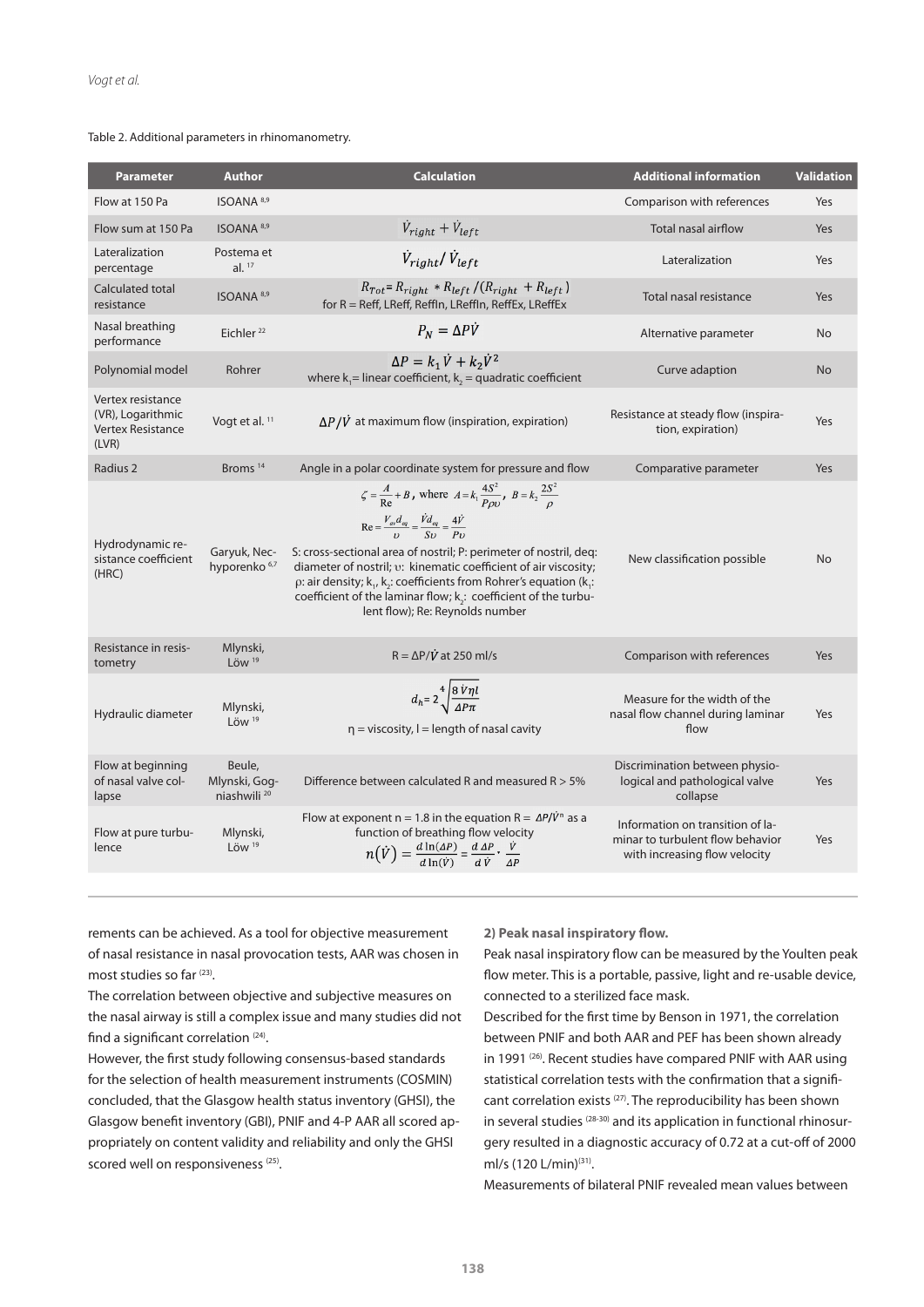80.8 and 174 L/min in different populations, and it does depend not only on sex but also on age, height and lung function (32). Interestingly, in about 90% of individuals the sum of right-sided PNIF and left-sided PNIF exceeds the value of simultaneous bilateral PNIF; in approximately 10% of individuals the opposite is true. This finding might correlate with ala nasi insufficiency. Occasionally, either right-sided or left-sided PNIF exceeds the value of simultaneous bilateral PNIF. The only variable that significantly correlates to unilateral PNIF values is height, shown in a modified PNIF value model (33). The PNIF values do not depend on the body mass index (34) as the nasal cavity does not contain fat cells. The influence of lung function and the missing information about nasal valve function and the role of the nasopharynx are essential disadvantages of this method. The PNIF value increases by 0.3 L/min per % increase in FEV1 (% predicted in spirometry), as published in a study on patients with nasal obstruction and asthma (35).

## *A. Specifications*

The flow is measured as volume/time and the device should cover a range of at least 30 to 350 L/min. For the residual volume method, two measurements are taken in the seated or upright position (36) with maximum transnasal inhalation and closed lips, starting from the end of a full expiration. Two measurements are performed each bilaterally and unilaterally, both before and after decongestion, yielding 12 values. The best value from each of the six measurement conditions is recorded. Closure of the contralateral side for unilateral PNIF is performed using a flexible air-tight tape. The seal has to be checked prior to each measurement by blocking the contralateral side and asking the patient to inhale. Blockage of one nasal cavity with cotton wool inside the vestibule is contraindicated because of anatomical changes in the contralateral side and the risk of suffocation.

## *B. Calibration*

Peak nasal inspiratory meters are currently not calibrated at fixed intervals when in use. This may result in inaccurate values because of material breakdown over time. A PNIF meter must be replaced after three years or after 50,000 measurements. Otherwise, it must be recalibrated by the manufacturer or at a national metrology service every second year with the results and the method of calibration communicated to the hospital administration.

## *C. Mask*

For the mask, see the hygienic requirements for rhinomanometry. The device and the mask must be autoclavable. A bacterial filter is not suitable, as it would not allow for comparison with normal peak flow values. Unintentional exhalation or blowing the nose during an attempt to obtain the first PNIF measurement might contaminate not only the mask but also the

#### measuring device.

The impact of mask tightness in males with a beard has not been clarified for PNIF measurement so far.

#### *D. Recommendation*

Peak nasal inspiratory flow may be used as a fast test and should be supplemented by AR and/or AAR in cases of discrepancy between the symptoms and objective findings. Research about intra- and inter-individual variability is ongoing.

#### **3. Acoustic rhinometry.**

Acoustic rhinometry is a rapid method of determining morphologic changes in the nasal airways. It is based on the reflection of ultrasound waves, directed into the nasal cavity.

#### *A. Specifications*

Important parameters are the minimal cross-sectional area (mCSA) at different "notches" or spaces and the nasal cavity volume (NCV). The NCV is defined as the space between the opening plane of the device and a parallel plane at a defined distance from the opening plane. For this measurement, either a fixed distance or the distance to the mCSA is applied. Mlynski in 2015 stated, that the mCSA1 is the narrowest part between 0 and 3 cm from the external ostium and the mCSA2 between 3 and 5,2 cm respectively (personal communication). Garcia et al. (39) in 2016 pointed out that AR measurements are affected by several factors: the position of the sound tube and possible leakage at the nostril, the inconsistency in user operation and the overestimation of mCSAs in the posterior nose due to sound leakage into the sinuses. Dynamic changes at the nasal valve during inhalation and exhalation are not represented. When using diagnostic methods designed for morphologic evaluation to obtain functional information, the key question is the relationship between rhinometric parameters and functional airway resistance. A significant correlation between PNIF and AR was found at the mCSA2 and mCSA3 except for the nasal vestibule space at  $0 - 3$  cm<sup>3</sup> of the NCV<sup>(37)</sup>. In one study on responsiveness, the subjective 11-year satisfaction correlated with AR improvement 3 months after septoplasty in pre-decongestion mCSA1, mCSA2 and mCSA3, using distances of 0–2.2, 2.21–5.4 and 0–5.4 cm, respectively <sup>(38)</sup>. It could be shown that for low mCSA values a power correlation does exist between mCSA and airway resistance as measured with CFD<sup>(39)</sup>. The law of Hagen-Poiseuille is also valid for irregular cross-sectional areas. The inter-examiner variation with AR has not yet been quantified.

#### *B. Calibration*

The first calibration of the acoustic rhinometer has to be carried out by the producer. Recalibration must be repeated before each measurement.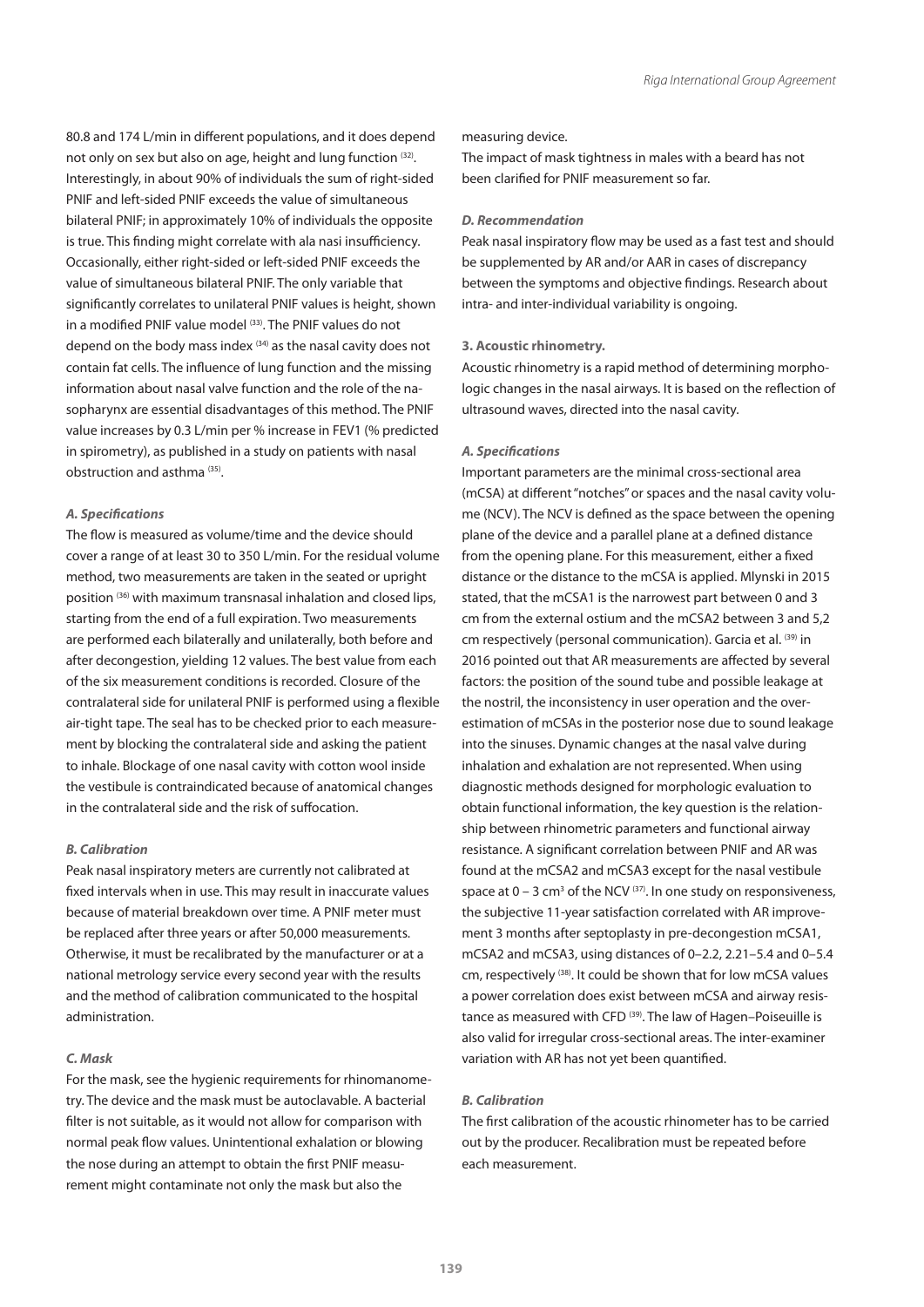#### *C. Hygiene*

The end pieces of the device must follow hygiene standards and must fit to the configuration of the nostril anatomy on each side. For recalibration, the patient closes the tip of the end piece with a thumb.

## *D. Recommendation*

We feel the definition of the mCSA in AR needs further attention and agreement. Either a fixed distance will be defined, which probably will depend on age and ethnic conditions, or the individual distances will be used. Until a common consensus is achieved, it is of importance to describe in detail the chosen definition of the mCSA in each study. The popularity of AR varies widely in different countries. Whereas in Germany AR is used at some research facilities, in Norway the screening diagnostic approach for nasal airway assessment combines AR and PNIF.

## **4. Odiosoft-rhino.**

Odiosoft-rhino (OR) is the acoustical analysis of the sound produced by nasal breathing (40). The system consists of a computer program, microphone, a sound card and a computer.

## *A. Specifications*

The method is an indirect determination/estimation of nasal resistance using a microphone 1 cm next to the nares. A correlation of OR with the results of AAR and VAS has been shown for frequencies between 2 and 4 kHz (41). The clinical data on the method are limited.

#### *B. Calibration*

A calibration for OR is not specified so far.

## *C. Hygiene*

As the microphone is not exposed directly to the nasal airflow, the hygienic prerequisites include a clean microphone and tape, not necessarily sterilised.

## *D. Recommendation*

The advantage of the method lies in the hardware which is not expensive and it does not take more than a few minutes to apply the equipment. Studies on the reproducibility have not been published so far and the responsiveness has not been confirmed by other groups.

## **5. Optical rhinometry.**

The method is not primarily intended to analyse nasal air flow, but rather uses emission or transmission spectroscopy to evaluate mucosal oedema as indicated by changes in blood flow and light absorption with high reproducibility (42). Intra-individual variability is independent of patient cooperation. Absolute data or norm values are not available for inter-individual variability

or comparability; presently, only relative measurements are possible. No patients have to be excluded with this method because it is possible to assess patients with polyps or septum perforation. The test is therefore suitable for nasal provocation tests and has shown promising diagnostic value (43).

## **6. 24h-measurements.**

The nasal cycle has been studied for more than half a century (44). It remains an open question whether the nasal cycle reflects a central function and/or follows simple gravity conditions (45). Initial data indicate that nasal air flow lateralization relates to the sleep stage with REM phases, measured by EEG<sup>(46)</sup>. Semi-quantitative measurements of nasal breathing have long been a substantial part of polygraphy and polysomnography. The technical principles of these methods are thermistor measurements or pressure measurements; the latter are preferred in sleep medicine (47). Extended information about the role of the nose during sleep can be obtained by using divided cannulas connected to pressure sensors, thus allowing the separate measurement of left and right nasal passages. The role of body position on nasal breathing can be visualized as well in increased nasal resistance in the supine position and side differences in nasal breathing. The form of the recorded breathing waves can themselves hint at a so-called "inspiratory flow limitation". Similar curves are produced in AAR when the nasal valve is active or the soft palate is retracted by nasal breathing.

Particular information about the nose has to be seen generally in the framework of polysomnography and should be supplemented by rhinomanometry and endoscopy in case of pathological findings.

Analysis of long-term measurements must be separated from the influence of physical exertion or body position, which also influences cyclic changes in nasal blood supply.

## **7. Computational fluid dynamics.**

The development of CFD methods, which can be included in the daily work of an ENT surgeon, is one of the most promising and challenging tasks for the future of upper and lower airway diagnosis. The analysis is based on CT- or MR-imaging data (48). As such, this method requires patient exposure to radiation, unless CT has been performed for other indications. Casey et al. reported on the middle nasal cavity area as a key space with a high correlation for subjective nasal obstruction measured by VAS and nasal obstruction symptom evaluation score (NOSE)<sup>(49)</sup>. By means of extraction algorithms the three-dimensional surface of the airway, i.e., the interface between air and tissue, is reconstructed from the corresponding CT data (50). This surface consists of a set of triangles forming a watertight volume of the region of interest. It serves as a basis to construct a computational mesh for the simulation. This mesh is necessary to approximately solve the governing equations of fluid mechanics, i.e.,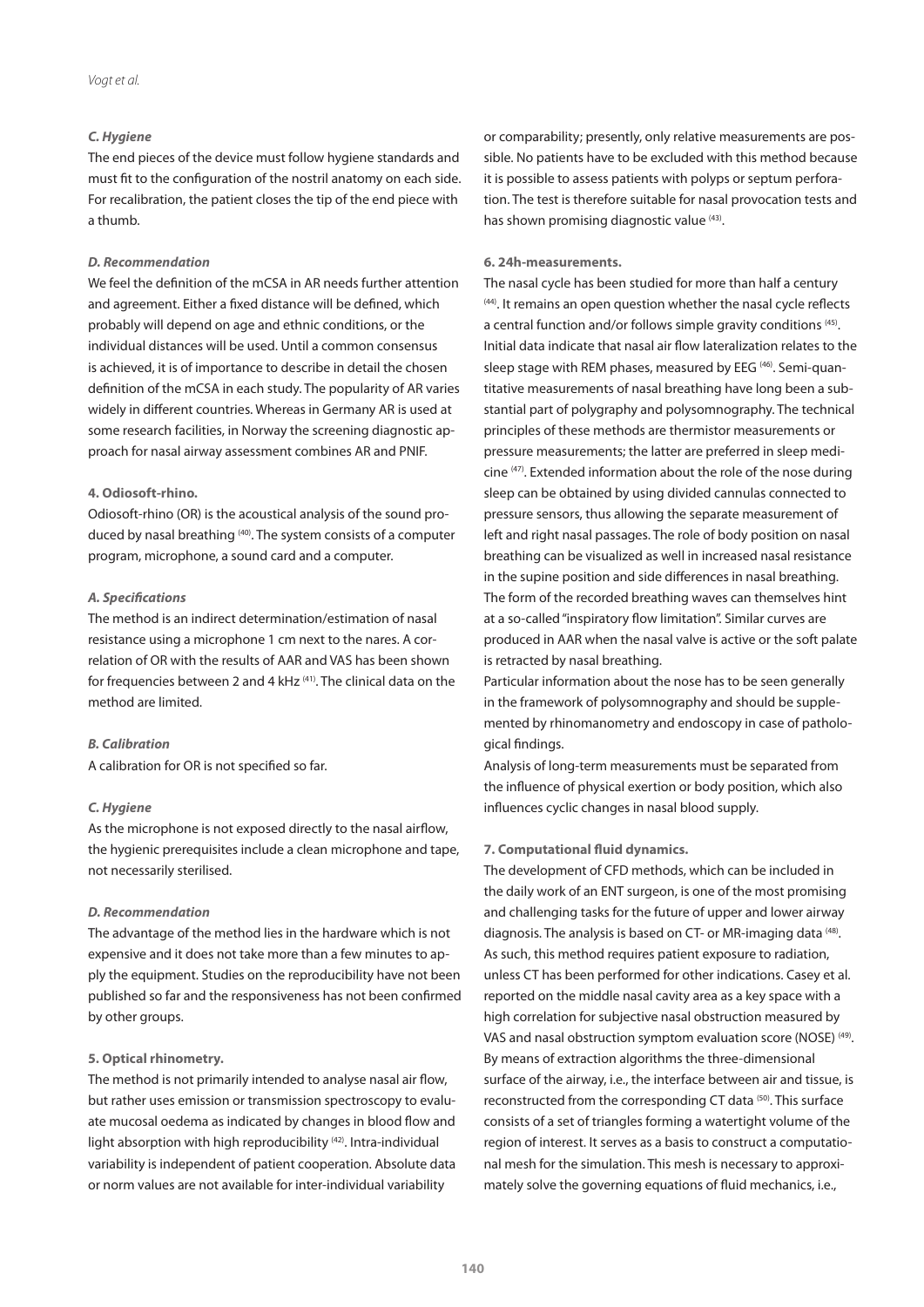the Navier-Stokes equations (conservation of mass, momentum, and energy), in their discrete form on computers. Lattice-Boltzmann methods (LBM) operating on hierarchical Cartesian meshes (51) have shown to be efficient for the computation of the flow in the nasal cavity <sup>(5, 48, 50, 52-54)</sup>. They allow for effective parallelization, easy boundary treatment, and accurate simulation of respiratory flows. The application of adaptive outflow conditions at geometry outlets placed at the pharynx at inspiration in conjuction with second-order accurate no-slip wall-boundary conditions and Saint-Venant-Wanzel inflow conditions at the nostrils allows an in-solve adjustment of the Reynolds number  $(50)$ , or in other words, an adaptation of the ratio on inertial to viscous forces. Eitel et al. (50) and Lintermann et al. (5, 52, 53) have shown detailed studies of the nasal airflow using this method and classify nasal cavities by the total pressure loss, wall-shear stress, heating capability, and heat transfer.

While the feasibility of CFD methods is obvious, the transfer to daily practice is closely related to the development of highperformance small computers and standard programs allowing the use of CFD at a reasonable price.

That is, accuracy, which is defined by the mesh resolution and the simulation and modelling method, comes at a defined computational cost. High resolution simulations are currently only viable by employing high-performance computing (HPC) hardware. For this reason, many approaches follow a model such as The Reynolds-averaging Navier-Stokes (RANS) approach. Such RANS computations are computationally cheaper than directly solving the Navier-Stokes equations without using any modelling approach. However, the error introduced by such models is not easily quantifiable and their application stays questionable since the assumption of turbulent flow, a prerequisite of turbulence models, is not necessarily true for nasal cavity flows. In the end it needs to be stated that to the best of the author's knowledge, no simulation tool has made its way into daily clinical practice so far, at least any which is capable of finding a reasonable balance between computational costs, high accuracy, and user-friendlyness.

Two further tests should be mentioned as suitable for limited indications:

## **8. Mirror test.**

This functional assessment is the oldest rhinological test. It is performed with a clean, smooth, preferably cooled surface of at least 5  $\times$  7 cm, placed under both nostrils to determine the size of the fogged area produced by each nostril during exhalation. Made out of metal, it is autoclavable. The method was extensively described by Hendrik Zwaardemaker from Utrecht and a modified device has been in use since 1901, known as Glatzel– Spiegel in Germany. The first documented use of this test appears on a stone wall in southern Italy illustrating its application as a tool to examine a dying woman, dated about 320 BCE. The test is far older than any published medical report on printed paper (55).

The mirror test is a simple, non-invasive (not even touching the patient asleep), non-irradiating, inexpensive and a very fast bedside test, and is recommended for the objective assessment of the nasal passage in newborns and premature babies. The test rules out unilateral or bilateral choanal atresia with a self-evident positive predictive value when combined with a diagnostic nasogastric tube in cases of doubt. Published studies on a diagnostic value are not known. The device's non-invasive character and price per patient are definitely superior to all other nasal function tests for this patient group. One may guess that the test most probably will remain in use for the next 2000 years.

#### **9. Nasometry.**

The aim of nasometry is the determination of the cause of nasality in speech rather than evaluation of the nasal airway.

Finally, job shift is a reality in the medical profession. Methods such as the mirror test, PNIF, AR, AAR, 24-h measure may altogether be delegated to trained medical assistants. For reasons of effectiveness this is not to avoid to some extent. However, not only the capability but also the possibility to perform these tests on demand should stay in the hands of the rhinologist. The advantage of having the surgeon herself or himself perform the appropriate test is that the process of important verbal and non-verbal communication will continue and that may support shared decision-making in a worldwide constantly increase of multiple possible choices for therapies and surgeries. It was proposed that 'cure' and 'care' are inseparable. Gulbrandsen et al. pointed out that careful curating should foster autonomous capacity, but is not always possible because of lack of familiarity with the information available and exchanged, or with the patient when providers are exchanged. The performance of an objective assessment of the nasal airway should not be underestimated as an element for a reliable relation, especially for the professional care in complex cases (56).

#### **Acknowledgements**

The following experts in different fields took part as faculty members: Aris Giotakis/Greece, Allergology, for the task force "Nasal Provocation Tests" of EAACI. Carlotta Pipolo/Italy; Computational Fluid Dynamics. Detlef Brehmer/Germany, Otorhinolaryngology, Biomedical Engineering. Kaspars Peksis/Latvia, Otorhinolaryngology, for ISCOANA. Maurizio Quadrio/Italy; Comuptational Fluid Dynamics. Rudolfs Viksne, Latvia; medical student. Walter Koch/Austria, Mathematics. Oleg Garyuk/Ukraine, Otorhinolaryngology. The group would like to thank Prof. Indrikis Muiznieks, Rector of the University of Latvia, Riga, for hospitality and support of the conference.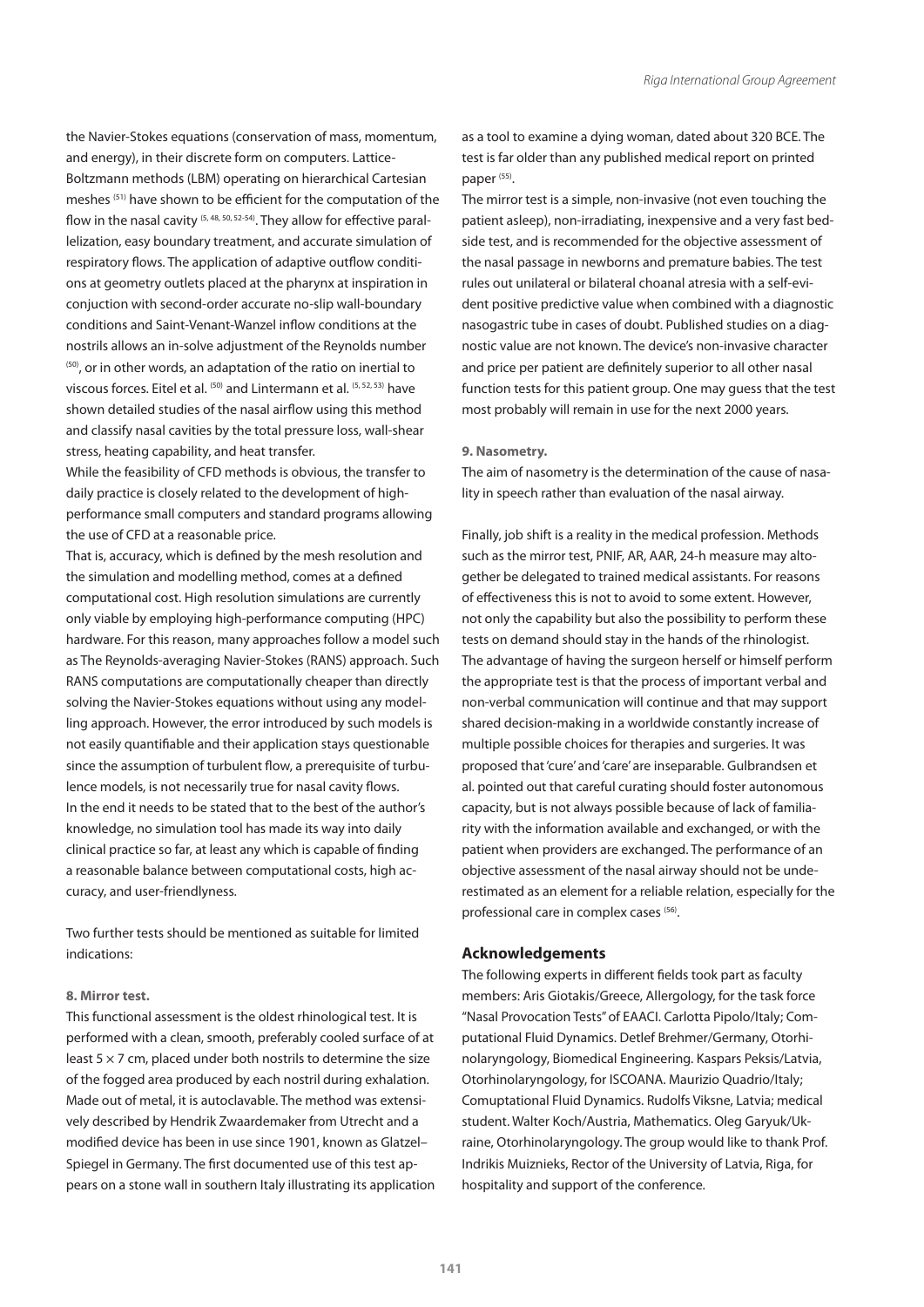Partly funded by the Grant Agreement 861510 (IraSME/COIN Programme - Project: Rhinodiagnost).

# **Authorship contribution**

KV and G B-H, are the authors of this conference report. The

## **References**

- 1. Clement PA, Halewyck S, Gordts F, Michel O. Critical evaluation of different objective techniques of nasal airway assessment: a clinical review. Eur Arch Otorhinolaryngol. 2014;271(10):2617-25.
- 2. Wong EH, Eccles R. Comparison of classic and 4-phase rhinomanometry methods, is there any difference? Rhinology. 2014;52(4):360-5.
- 3. Fokkens WJ. Blocked noses. Rhinology. 2017;55(2):97-8.
- 4. Gross TF, Peters F. A fluid mechanical interpretation of hysteresis in rhinomanometry. ISRN Otolaryngol. 2011;2011:126520.
- 5. Lintermann A, Meinke M, Schröder W. Fluid mechanics based classification of the respiratory efficiency of several nasal cavities. Comput Biol Med. 2013;43(11):1833-52.
- 6. Yerokhin, Nechyporenko A, Babii A, Turuta O. A new intelligence-based approach for rhinomanometric data processing. Proc of International Conference "2016 IEEE 36th International Conference on Electronics and Nanotechnology". 2016:198-201.
- 7. Chmovzh VV, Nechyporenko AS, Garyuk OG. System approach to finding hydrodynamic resistance coefficient of a nasal cavity. Computer science, information technology, automation journal, csita. 2016;4:8-15.
- 8. Clement PA. Committee report on standardization of rhinomanometry. Rhinology. 1984;22(3):151-5.
- 9. Clement PA, Gordts F, Standardisation Committee on Objective Assessment of the Nasal Airway IRS, Ers. Consensus report on acoustic rhinometry and rhinomanometry. Rhinology. 2005;43(3):169-79.
- 10. Eccles R. A guide to practical aspects of measurement of human nasal airflow by rhinomanometry. Rhinology. 2011;49(1):2- 10.
- 11. Vogt K, Jalowayski AA, Althaus W, Cao C, Han D, Hasse W, et al. 4-Phase-Rhinomanometry (4PR)--basics and practice 2010. Rhinol Suppl. 2010(21):1-50.
- 12. Vogt K, Wernecke KD, Behrbohm H, Gubisch W, Argale M. Four-phase rhinomanometry: a multicentric retrospective analysis of 36,563 clinical measurements. Eur Arch Otorhinolaryngol. 2016;273(5):1185-98.
- 13. Vogt K, Wernecke KD, Argale M, Kaulina K. Classification of total nasal obstruction in 10,033 cases by 4-phase-rhinomanometry. Rom J Rhinol. 2016;6(23).
- 14. Broms P. A comprehensive system to describe the resistant properties of the nasal airway. Malmö: University of Malmö; 1980.
- 15. Naito K, Iwata S, Ohoka E, Kondo Y, Takeuchi

M. A comparison of current expressions of nasal patency. Eur Arch Otorhinolaryngol. 1993;250(4):249-52.

- 16. André RF, Vuyk HD, Ahmed A, Graamans K, Nolst Trenite GJ. Correlation between subjective and objective evaluation of the nasal airway. A systematic review of the highest level of evidence. Clin Otolaryngol. 2009;34(6):518-25.
- 17. Postema CA, Huygen PL, Lecluse RG, Wentges RT. The lateralization percentage as a measure of nasal flow asymmetry in active anterior rhinomanometry. Clin Otolaryngol Allied Sci. 1980;5(3):165-70.
- 18. Chmovzh V, Garyok a, Nechyporenko A. Aerodynamics of human nasal cavity. Proc of International Conference "Fluid mechanics in engineering practice". 2015(Ukraine, Kyiv):70-2.
- 19. Mlynski G, Low J. [Rhinoresistometry--a further development of rhinomanometry]. Laryngorhinootologie. 1993;72(12):608-10.
- 20. Beule A, Mlynski G, Gogniashvili G. Objective rhinometry in pre- and postoperative analysis. In: Lalwani, Pfister, editors. Recent Advances in Otolaryngology-Head and Neck Surgery. Volume 6: Jaypee Brothers Limited; 2017.
- 21. Gogniashvilli G, Steinmeier E, Mlynski G, Beule AG. Physiologic and pathologic septal deviations: subjective and objective functional rhinologic findings. Rhinology. 2011;49(1):24-9.
- 22. Eichler J. Einführung in die Technik der Rhinomanometrie.: Quintessenz-Verlag Berlin-Chicago-London-Sao-Paulo-Tokio; 1988.
- 23. Hamizan AW, Rimmer J, Alvarado R, Sewell WA, Kalish L, Sacks R, et al. Positive allergen reaction in allergic and nonallergic rhinitis: a systematic review. Int Forum Allergy Rhinol. 2017.
- 24. Nivatvongs W, Earnshaw J, Roberts D, Hopkins C. Re: Correlation between subjective and objective evaluation of the nasal airway. A systematic review of the highest level of evidence. Clin Otolaryngol. 2011;36(2):181-2.
- 25. van Egmond M, van Heerbeek N, Ter Haar ELM, Rovers MM. Clinimetric properties of the Glasgow Health Status Inventory, Glasgow Benefit Inventory, Peak Nasal Inspiratory Flow, and 4-Phase Rhinomanometry in adults with nasal obstruction. Rhinology. 2017;55(2):126-34.
- 26. Jones AS, Viani L, Phillips D, Charters P. The objective assessment of nasal patency. Clin Otolaryngol Allied Sci. 1991;16(2):206-11.
- 27. Ottaviano G, Lund VJ, Nardello E, Scarpa B, Frasson G, Staffieri A, et al. Comparison

other authors contributed as consultants for mathematics, physics, computational fluid dynamics and medical technology.

# **Conflict of interest**

The authors declare no conflicts of interest.

between unilateral PNIF and rhinomanometry in healthy and obstructed noses. Rhinology. 2014;52(1):25-30.

- 28. Klossek JM, Lebreton JP, Delagranda A, Dufour X. PNIF measurement in a healthy French population. A prospective study about 234 patients. Rhinology. 2009;47(4):389-92.
- 29. Starling-Schwanz R, Peake HL, Salome CM, Toelle BG, Ng KW, Marks GB, et al. Repeatability of peak nasal inspiratory flow measurements and utility for assessing the severity of rhinitis. Allergy. 2005;60(6):795- 800.
- 30. Silkoff PE, Chakravorty S, Chapnik J, Cole P, Zamel N. Reproducibility of acoustic rhinometry and rhinomanometry in normal subjects. Am J Rhinol. 1999;13(2):131-5.
- 31. Bermuller C, Kirsche H, Rettinger G, Riechelmann H. Diagnostic accuracy of peak nasal inspiratory flow and rhinomanometry in functional rhinosurgery. Laryngoscope. 2008;118(4):605-10.
- 32. Ottaviano G, Fokkens WJ. Measurements of nasal airflow and patency: a critical review with emphasis on the use of peak nasal inspiratory flow in daily practice. Allergy. 2016;71:162-74.
- 33. Ottaviano G, Scadding GK, Scarpa B, Accordi D, Staffieri A, Lund VJ. Unilateral peak nasal inspiratory flow, normal values in adult population. Rhinology. 2012;50(4):386-92.
- 34. Demir MG, Ylmaz HB. The Relation Between Body Mass Index and Nasal Airflow. J Craniofac Surg. 2015;26(4):e295-7.
- 35. Thorstensen WM, Sue-Chu M, Bugten V, Cvancarova M, Steinsvag SK. The determining factors of peak nasal inspiratory flow and perception of nasal airflow in asthmatics. Rhinology. 2014;52(4):348-54.
- 36. Ottaviano G, Scadding GK, Iacono V, Scarpa B, Martini A, Lund VJ. Peak nasal inspiratory flow and peak expiratory flow. Upright and sitting values in an adult population. Rhinology. 2016;54(2):160-3.
- 37. Kjaergaard T, Cvancarova M, Steinsvag SK. Relation of nasal air flow to nasal cavity dimensions. Arch Otolaryngol Head Neck Surg. 2009;135(6):565-70.
- 38. Toyserkani NM, Frisch T, Von Buchwald C. Postoperative improvement in acoustic rhinometry measurements after septoplasty correlates with long-term satisfaction. Rhinology. 2013;51(2):171-5.
- 39. Garcia GJ, Hariri BM, Patel RG, Rhee JS. The relationship between nasal resistance to airflow and the airspace minimal cross-sectional area. J Biomech. 2016;49(9):1670-8.
- 40. Tahamiler R, Alimoglu Y, Canakcioglu S. Comparison of Odiosoft-Rhino and rhi-